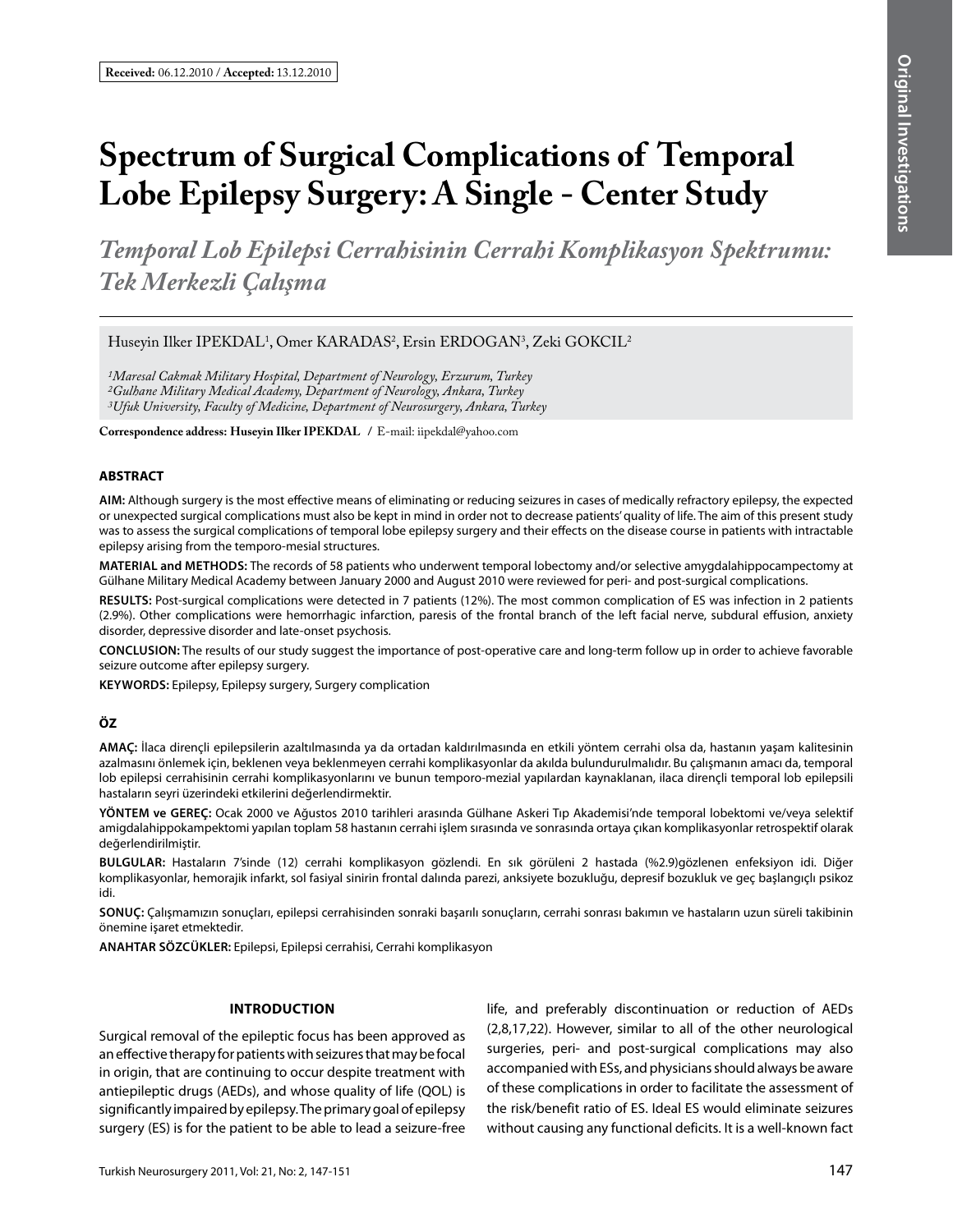that some neurological complications may occur, preexisting psychopathology may deteriorate, cognitive functions may be altered or de novo psychopathological syndromes may appear after ES (1,16,19,25).

Studies on the effectiveness of ES have focused on seizure outcome but there are few reports on assessing the complications of ES (9,12,20,23,27). The aim of this present study was to assess the surgical complications of ES and their effects of on disease course in patients with intractable epilepsy arising from the temporo-mesial structures.

## **MaterIal and methods**

A consecutive, retrospective analysis of complications of ES was surveyed among 58 patients who underwent anteromedial temporal lobectomy (AMTL) and/or amygdalahippocampectomy (AHCT) at Gülhane Military Medical Academy between January 2000 and August 2010. In AMTL, 3.5 cm of the temporal pole from temporal tip was removed including half of the superior temporal gyrus and the middle and inferior temporal gyri. In AHCT, surgical removal of the amygdala, anterior part of the tail of the hippocampus and the entire head and body of the hippocampus and parahippocampal gyrus were performed. Epileptic foci of the patients were determined and the decision of surgical procedure was made according to the results of long-term video-electroencephalography (v-EEG) monitoring, brain magnetic resonance imaging (MRI), single photon emission computed tomography (SPECT), positron emission tomography (PET) and neurophysiological tests results. Patients presenting with any space-occupying lesion, a cavernoma, or with a strictly lateral neocortical epileptic focus were excluded.

Records of 58 patients were reviewed for peri- and postsurgical complications (infections, intraparenchymal infarcts (hemorrhagic or ischemic), peripheral nerve injuries, epidural or subdural effusions, paresthesia or paresis, cognitive and behavioral changes, and death) of ES. Seizure recurrence after ES was not considered a surgical complication. Seizure type, duration of seizure, the underlying etiology of seizures, surgical procedure, seizure frequency before and after the surgery, AED therapy, and follow-up period of each patient were all recorded and their association with the surgical complications were evaluated.

## **Results**

Of the patients, 5 were female and 2 were male, and the mean age was 33.3 years (range 25-45 years). They were all righthanded and the side of the cerebral hemisphere supporting language function (from the Wada test and functional MRI) was left for each patient. The patients did not undergo any AED regimen changes after ES during the follow-up period (mean 3.3 years). And pre-surgical and post-surgical blood levels of the antiepileptic drugs (AEDs) were also identical and within the therapeutic ranges. No death was reported related to ES. Post-surgical complications were detected in 7 patients (12%). The most common complication of ES was infection (2.9%).

Subacute hemorrhagic infarction localized at the right posterior temporal region was detected in patient-1 in the brain CT performed 10 days after ES. Complete resorption of the hematoma was observed on follow-up brain CT performed 6 weeks after the diagnosis. She continued the same AED regimen and her seizures were brought partially under control.

Paresis of the frontal branch of the facial nerve was detected in patient-2 just after the ES and persisted also during her follow-ups.

Neck stiffness, fever and alterations in consciousness were detected in patient-3 5 days after the surgery and a diagnosis of bacterial meningitis was made upon cerebrospinal fluid examination. The patient was treated with antibiotics at the intensive-care unit and was discharged with complete recovery 7 weeks after the ES.

Subdural effusion was detected in patient-4 2 months after the ES in the brain MRI. She was not re-operated and the subdural effusion resolved spontaneously within 2 months. Additionally, seizures persisted in patient-4 but decreased in frequency and severity. During her long-term follow-up, she was diagnosed with psychosis 2 years after the surgery. She was treated with haloperidol, 20 mg/ day in divided doses. Her delusions persisted and promethazine 20 mg/day was added to her treatment. She became symptom-free 6 weeks after the treatment and was discharged. She recovered completely 18 months after the ES.

Patient-5 complained of palpitations, shaking and chest pain 2 months after the surgery. She was started Escitalopram 20 mg/day with a diagnosis of de novo anxiety disorder after ES. During her long-term follow-up, her anxiety disorder was brought under control.

Irritability, aggressiveness, social withdrawal in personality and left hemi-numbness developed in patient-6 2 months after the surgery. With a diagnosis of depressive disorder, she was prescribed Citalopram 40 mg/day in divided doses and partially recovered from her personality complaints during her follow-up period.

Infection of the bone flap was detected in patient-7 10 days after the surgery. He was treated with intravenous antibiotics and recovered within 3 weeks. He underwent vagus nerve stimulation procedure 3 years after the surgery because his seizures persisted after ES and the frequency of seizures decreased approximately 80% during follow-ups.

The characteristics of the patients were summarized in Table I.

## **DIscussIon**

ES may be associated with substantial rate of morbidity and even mortality. Surgical complication rates of ES have been reported to be between 3.6% and 15.2% (4,9,12). Our surgical complication rate was also12% without any mortality.

Behrens et al. reported that the most common complication of ES was infection. Of 708 surgical procedures performed in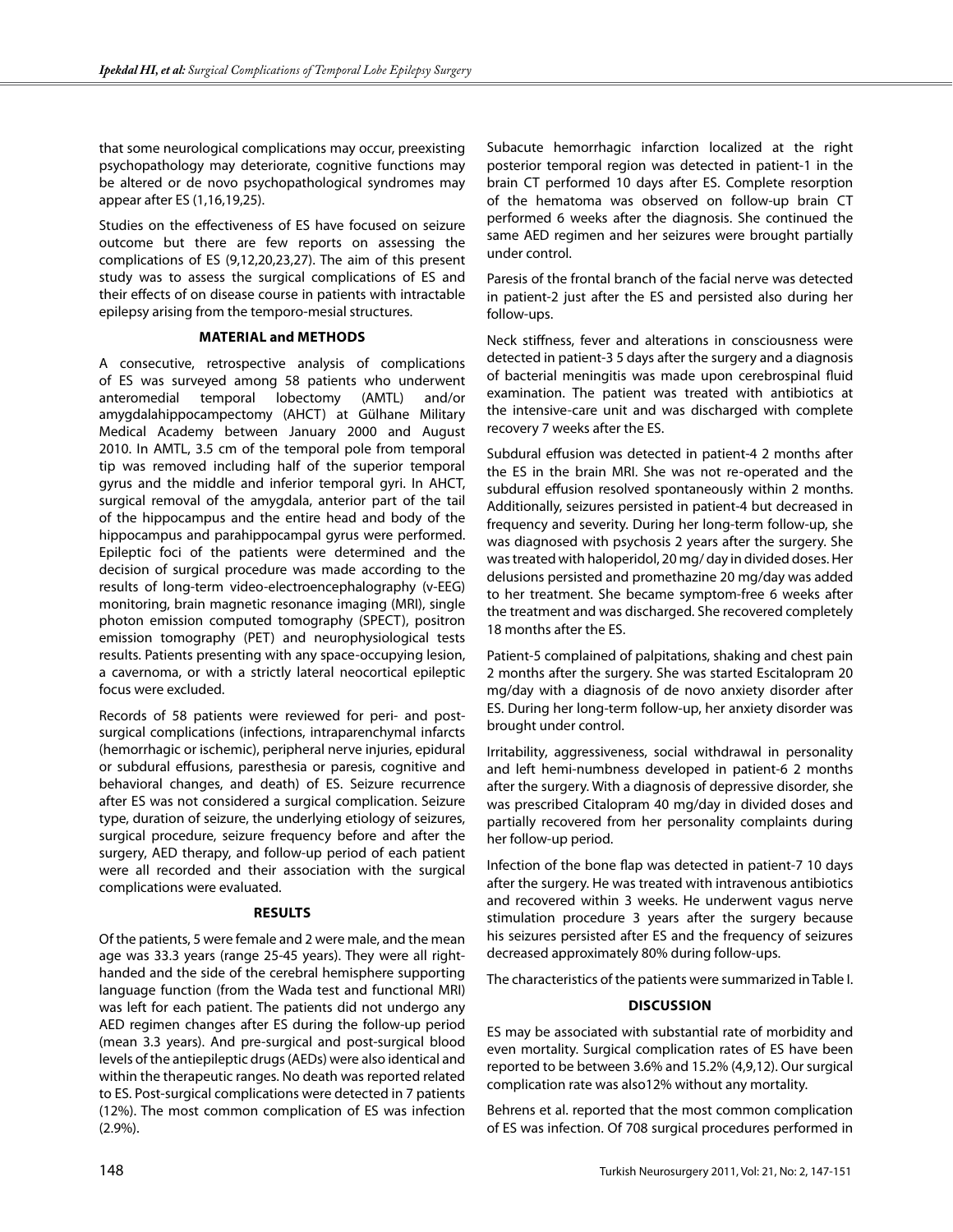|                                          | period after<br>Follow-up<br><b>Surgery</b><br>( <b>year</b> ) | $\sim$                                                                                 |                                                                 | $\sim$                          | 4                                                                                                        | 5                   | w                                          | 5                                          |                                                                                                                                                                                                                                                                                                                                                                                                             |
|------------------------------------------|----------------------------------------------------------------|----------------------------------------------------------------------------------------|-----------------------------------------------------------------|---------------------------------|----------------------------------------------------------------------------------------------------------|---------------------|--------------------------------------------|--------------------------------------------|-------------------------------------------------------------------------------------------------------------------------------------------------------------------------------------------------------------------------------------------------------------------------------------------------------------------------------------------------------------------------------------------------------------|
| Table I: Characteristics of the Patients | complication<br>Surgical                                       | localized in the<br>right posterior<br>Hemorrhagic<br>infarction<br>temporal<br>region | frontal branch<br>Paresis of the<br>facial nerve<br>of the left | meningitis<br><b>Bacterial</b>  | years after the<br>+ psychosis (2<br>months after<br>the surgery)<br>effusion (2<br>Subdural<br>surgery) | disorder<br>Anxiety | Depressive<br>disorder                     | Flap infection                             | SGTCS: Secondary generalized tonic-clonic seizure, MTS: Mesial temporal sclerosis, HS: Hippocampal sclerosis, AMTL: Anteromedial temporal lobectomy, AH:<br>Amygdalohippocampectomy, <b>AITL:</b> Anteroinferior temporal lobectomy, <b>VPA:</b> Valproic acid, <b>CBZ:</b> Carbamazepine, <b>OXC:</b> Oxcarbazepine, <b>LEV:</b> Levetiracetam, <b>TP:</b> Topiramate, LTG: Lamotrigine, <b>VNS:</b> Vagal |
|                                          | <u>frequency</u><br>surgery)<br>Seizure<br><b>after</b>        | $2-3/m$ onth                                                                           | No seizure                                                      | No seizure                      | $1-2/m$ onth                                                                                             | No seizure          | No seizure                                 | 5-10/month<br>$1-2/m$ onth)<br>(after VNS, |                                                                                                                                                                                                                                                                                                                                                                                                             |
|                                          | procedure<br>Surgical                                          | Subtemporal<br>AMTL +<br>Right<br>¥                                                    | Left AMTL                                                       | Subtemporal<br>Left AMTL +<br>₹ | Subtemporal<br>AMTL+<br>Right<br>H                                                                       | Right AMTL          | Right AMTL<br><b>Sylvian AH</b><br>+Trans- | Right AMTL                                 |                                                                                                                                                                                                                                                                                                                                                                                                             |
|                                          | <u>frequency</u><br>surgery)<br>(before<br>Seizure             | $2-3/m$ onth                                                                           | $2-3/m$ onth                                                    | $1-2/m$ onth                    | 1-2/week                                                                                                 | $1-2/m$ onth        | 1-2/week                                   | month<br>$10 - 15/$                        |                                                                                                                                                                                                                                                                                                                                                                                                             |
|                                          | and after<br>surgery)<br>(before<br><b>AEDs</b>                | CBZ, LEV,<br>$\mathsf{P}$                                                              | VPA, OXC,<br>LEV                                                | 은<br>CBZ,                       | VPA, CBZ,<br>LEV                                                                                         | VPA, CBZ            | CBZ, TP,<br>LEV                            | CBZ, LEV                                   |                                                                                                                                                                                                                                                                                                                                                                                                             |
|                                          | <b>Etiology</b>                                                | Right MTS                                                                              | Left MTS                                                        | Left HS                         | Right MTS                                                                                                | Right MTS           | Right HS                                   | Right MTS                                  |                                                                                                                                                                                                                                                                                                                                                                                                             |
|                                          | type(s) prior<br>to surgery<br>Seizure                         | CPS, SGTCS                                                                             | CPS                                                             | CPS, SGTCS                      | <b>TCS</b><br>CPS, SGT                                                                                   | CPS, SGTCS          | GPS                                        | GS                                         |                                                                                                                                                                                                                                                                                                                                                                                                             |
|                                          | of disease<br><b>Duration</b><br>(year)                        | $\overline{1}$                                                                         | 33                                                              | 27                              | 38                                                                                                       | $\overline{ }$      | $\overline{4}$                             | $\overline{c}$                             |                                                                                                                                                                                                                                                                                                                                                                                                             |
|                                          | Gender                                                         | Female                                                                                 | Female                                                          | Male                            | Female                                                                                                   | Female              | Female                                     | Male                                       |                                                                                                                                                                                                                                                                                                                                                                                                             |
|                                          | <b>Age</b>                                                     | 25                                                                                     | $\overline{\mathcal{E}}$                                        | 29                              | 39                                                                                                       | 26                  | 39                                         | 45                                         |                                                                                                                                                                                                                                                                                                                                                                                                             |
|                                          | number<br>Patient                                              |                                                                                        | $\sim$                                                          | 3                               | 4                                                                                                        | 5                   | 6                                          | $\overline{\phantom{0}}$                   | CPS: Complex partial seizure,<br>nerve stimulation.                                                                                                                                                                                                                                                                                                                                                         |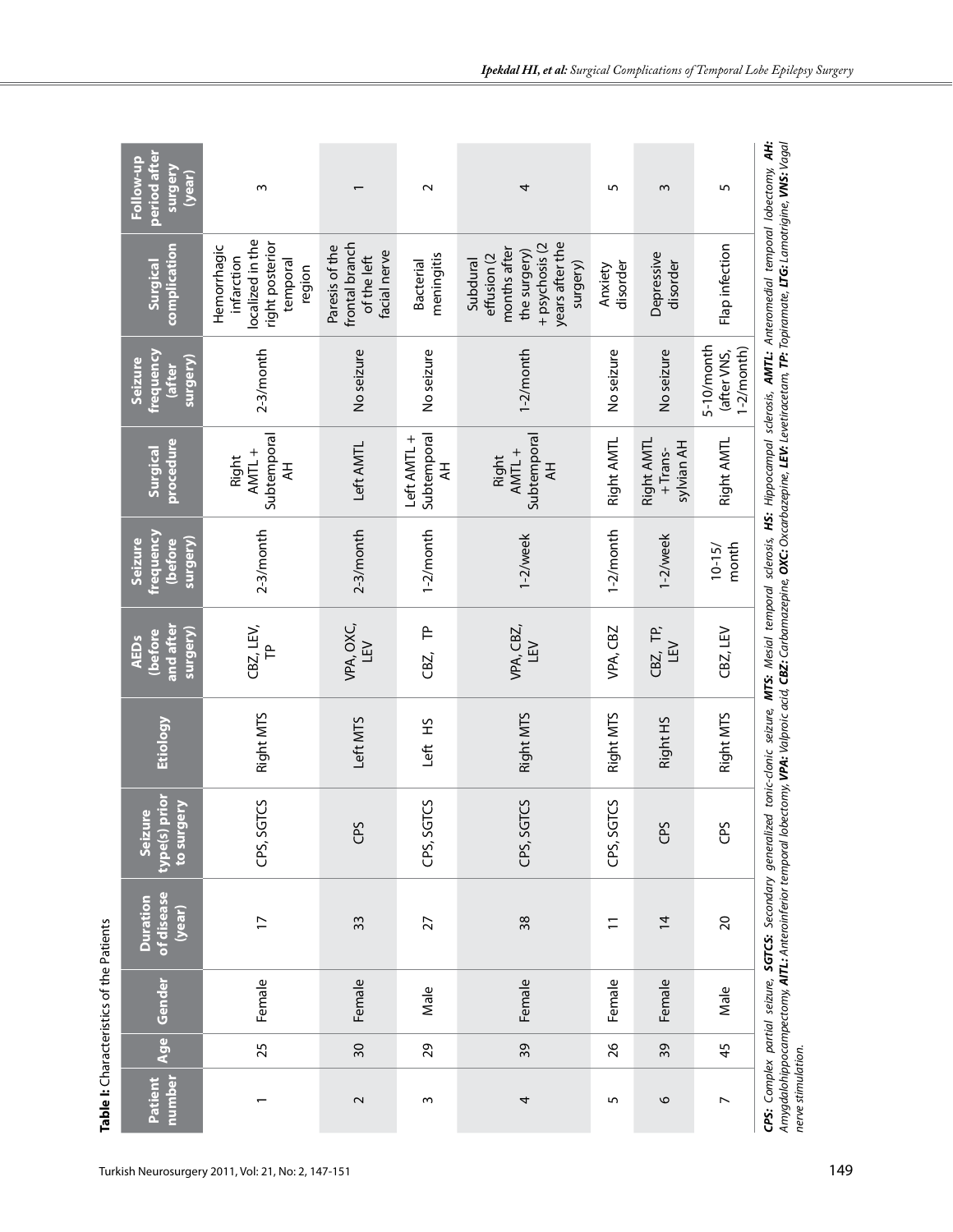429 patients, they found a meningitis rate of 1.4% and a skin flap infection rate of 3.5% (4). Tanrıverdi et al. also reported that infection was the most common complication (1.0%) of their 2449 ES procedures (23). In our study, the most common complication of ES was also infection (2 out of 7 patients) which suggests the importance of surgical techniques and post-surgical intensive-care.

We detected a lesion of the frontal branch of the facial nerve in one patient (patient-2) after ES. The frontal branch of the facial nerve superior to the zygoma courses within the superficial temporal fascia. Therefore, knowledge and respect for the facial nerve, particularly the frontal branch, are of paramount importance in the safe execution of surgical procedures in the temporal area (24).

Asztely et al. have reported the long-term (approximately 10 years) follow-up results of 70 patients who underwent ES. In the psychiatric follow-up of this cohort, 36% of the patients had a diagnosis of anxiety and/or depressive disorder in the first 2 years after operation. 29% of the patients reported having had problems with depression and/or anxiety since the 2 year follow-up, without any clear relation with seizure status (2). It has been reported that the presence of postsurgical psychiatric morbidity is significantly related to a presurgical history of anxiety and/or depressive disorder, but not to seizure outcome (10,14,21). However, patients 5 and 6 in our study developed anxiety and depressive disorders respectively although they had no evident history of anxiety or depression before ES. These findings suggest that development of anxiety and depression after ES may not only be related with pre-surgical history but also with the surgical procedure.

Wrench et al. have reported de novo depression in 5 patients who underwent ES. Four out of 5 cases occurred within the first 3 months following surgery, and all were preceded by significant post-surgical irritability reported by the patient's family (25). Similar to these findings, patients 5 and 6 (both of whom had undergone anteromedial temporal lobectomy) developed anxiety and depression also within 3 months following ES. Hypoperfusion on SPECT or hypometabolism on PET in the anterior temporal lobe, inferior frontal lobe, and anterior cingulate have been identified as the predominant regional abnormalities seen in patients with primary clinical depression (6,15). Therefore, patients who have undergone an anterior temporal lobectomy procedure during ES should be followed-up regarding the risk of developing anxiety or depression. Additionally, we believe that de novo anxiety or depression after ES is not temporarily linked to post-surgical seizure outcomes, because these 2 patients became seizurefree after ES.

De novo obsessive-compulsive disorder and excessive masturbation cases have also been reported after ES (10,19). These reports are suggestive that psychiatric problems as a complications of ES may be manifested in various clinical presentations. Psychosis after temporal lobectomy has been shown to have a clustering in the early postoperative period and most of the reported cases occurred within 5 months

of the surgery (18,22). One of our patients (patient-4) who developed subdural effusion 2 months after ES also developed psychosis 2 years after ES during the follow-up period. It has been reported that patients with bilateral functional and structural abnormalities, particularly of the amygdala, are at particular risk (11,21). Blumer et al. have also argued that there is a causal link between temporal lobectomy and psychosis (5). Based on the literature and our experience, it is suggestive that follow-up duration should be kept longer for the patients who have undergone ES (especially anteromedial temporal lobectomy and/or amygdalahippocampectomy) in order to assess the risk of developing late-onset psychosis.

The main determinative factors of the risk of ES complications may be listed as the surgical procedure itself, the surgeon's experience, the patient's age and other health conditions and post-surgical care. However, other factors such as pre-surgical neural-network organization of the patients and neural reorganization during the recovery period still remain unclear (7,26,7). Further and well-designed studies are needed to explain the relationship between the neural re-organization and seizure outcomes after ES.

The limitations of this study should be considered. Our sample size was very small and the results were not compared with those of a control (or a reference) group. However, there are only a few studies on the surgical complications of ES (9,12,23,27). In conclusion, we underline that ES has a broad spectrum of surgical complications and suggest that patients be monitored closely before, during and also after the surgery.

Studies have shown that the QOL of the patients with intractable epilepsy improves after ES and post-surgical QOL is clearly related to seizure outcome (3,17). However, further studies with larger patient groups are needed in order to assess the complications of ES on patients' QOL.

## **References**

- 1. Andersson-Roswall L, Engman E, Samuelsson H, Malmgren K: Cognitive outcome 10 years after temporal lobe epilepsy surgery: A prospective controlled study (CME). Neurology 74:1977-1985, 2010
- 2. Asztely F, Ekstedt G, Rydenhag B, Malmgren K: Long term followup of the first 70 operated adults in the Goteborg Epilepsy Surgery Series with respect to seizures, psychosocial outcome and use of antiepileptic drugs. J Neurol Neurosurg Psychiatry 78:605-609, 2007
- 3. Aydemir N, Ozkara C, Canbeyli R, Tekcan A: Changes in quality of life and self-perspective related to surgery in patients with temporal lobe epilepsy. Epilepsy Behav 5:735-742, 2004
- 4. Behrens E, Schramm J, Zentner J, König R: Surgical and neurological complications in a series of 708 epilepsy surgery procedures. Neurosurgery 41:1-10, 1997
- 5. Blumer D, Wakhlu S, Davies K, Hermann B: Psychiatric outcome of temporal lobectomy for epilepsy: Incidence and treatment of psychiatric complications. Epilepsia 39:478–486, 1998
- 6. Drevets WC, Videen TO, Price JL, Preskorn SH, Carmichael ST, Raichle ME: A functional anatomical study of unipolar depression. J Neurosci 12:3628-3641, 1992